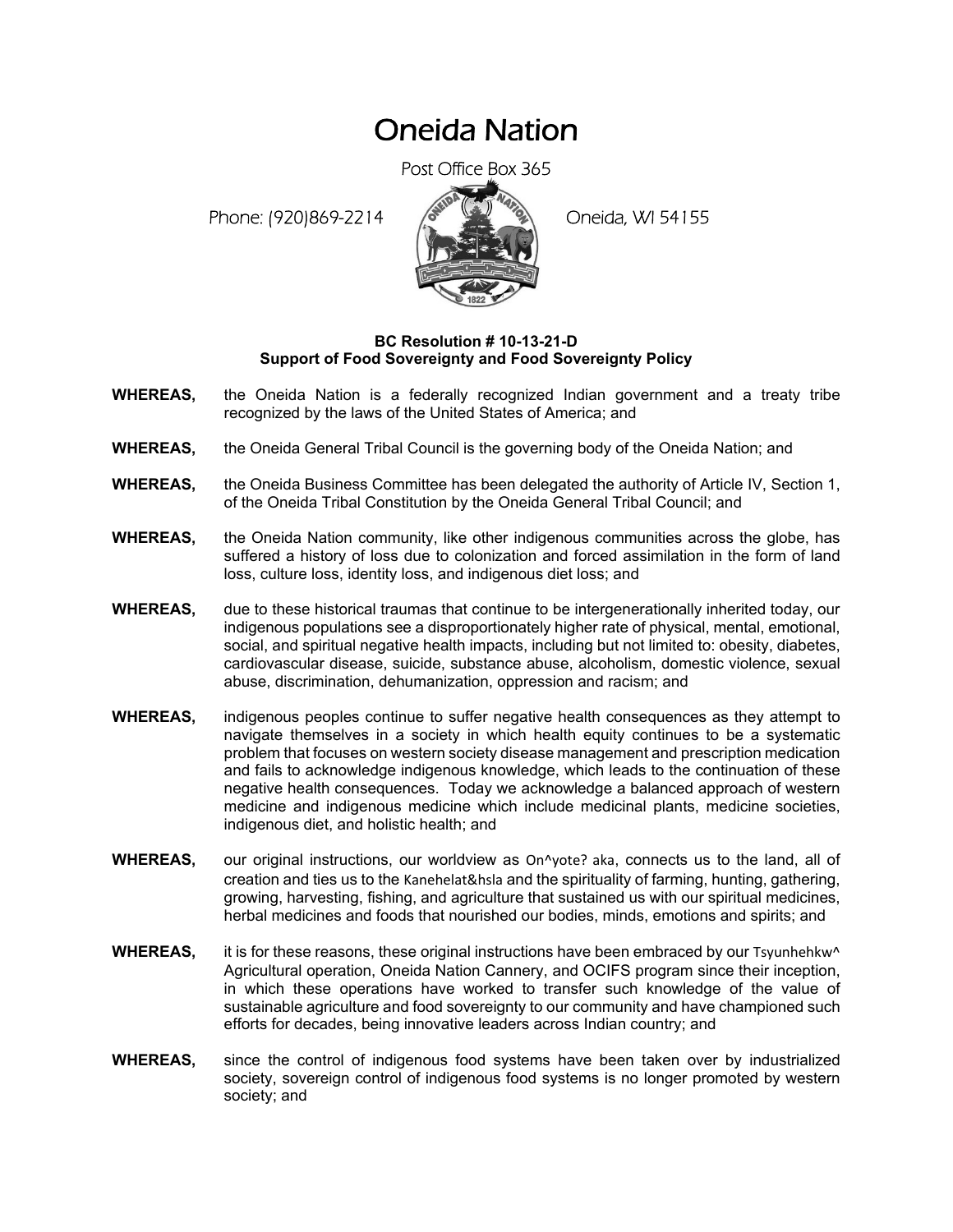- **WHEREAS,** according to the Declaration of Nyéléni made at the Forum on Food Sovereignty in Sélingué, Mali, "food sovereignty is the right of peoples to healthy and culturally appropriate food produced through ecologically sound and sustainable methods, and their right to define their own food and agriculture systems"; and
- **WHEREAS,** taking control over our own food systems and embracing Tsi niyukwaliho t<sup>o</sup> to build a culturally significant and sustainable sovereign local food system can prove to reconnect us with our land, culture, identity and spiritual wellness as Ukwehuwe, and indigenous diets; and
- **WHEREAS,** by mending these historical losses, a sustainable food sovereignty initiative will serve to empower our people and community and work to combat these negative physical, mental, social, and spiritual health disparities, serving as a comprehensive strength-based approach to overall wellness in our community as well as a preventative intervention for our future generations by working to heal our minds, bodies, spirits, and emotions; and
- **WHEREAS,** by empowering our community members in taking control of our local food system, we can strengthen our local economy while simultaneously addressing the systematic health inequities that exist in indigenous populations through the recognition that our food is our medicine;

**NOW THEREFORE BE IT RESOLVED,** that the Oneida Nation Business Committee does hereby support our food sovereignty initiative which contains the following elements:

- Taking control over our own food systems and embracing Tsi niyukwaliho t<sup>o</sup> to build a culturally significant and sustainable sovereign local food system can prove to reconnect us with our land, culture, identity and spiritual wellness as Ukwehuwe, and indigenous diets;
- Mending these historical losses by creating a sustainable food sovereignty initiative will serve to empower our people and community and work to combat these negative physical, mental, social, and spiritual health disparities, serving as a comprehensive strength-based approach to overall wellness in our community as well as a preventative intervention for our future generations by working to heal our minds, bodies, spirits, and emotions; and
- By empowering our community members in taking control of our local food system, we can strengthen our local economy while simultaneously addressing the systematic health inequities that exist in indigenous populations through the recognition that our food is our medicine

**BE IT FURTHER RESOLVED,** the Oneida Business Committee directs the Quality of Life Committee to continue to provide appointed oversight of health and wellness issues to include food sovereignty and food security issues and provide recommendations of improvement in alignment with meeting the needs, commitment to Tsi niyukwaliho t^, and creativity of our community members and established programs that provide and produce access to healthy foods for our people, thereby strengthening food sovereignty for us today and for future generations.

**BE IT FURTHER RESOLVED,** the Oneida Business Committee continues to support the leadership Tsyunhehkw^, the Oneida Nation Cannery, and OCIFS has already shown in our food sovereignty efforts, and to make our food systems components accountable to each other and to the Nation, and strengthen this network.

**BE IT FURTHER RESOLVED**, the intent of this resolution is to support the Oneida Nation, Oneida members and the Reservation community in the continued modeling how sustainable food sovereignty can be used to address and strengthen overall health and wellness within tribal nations.